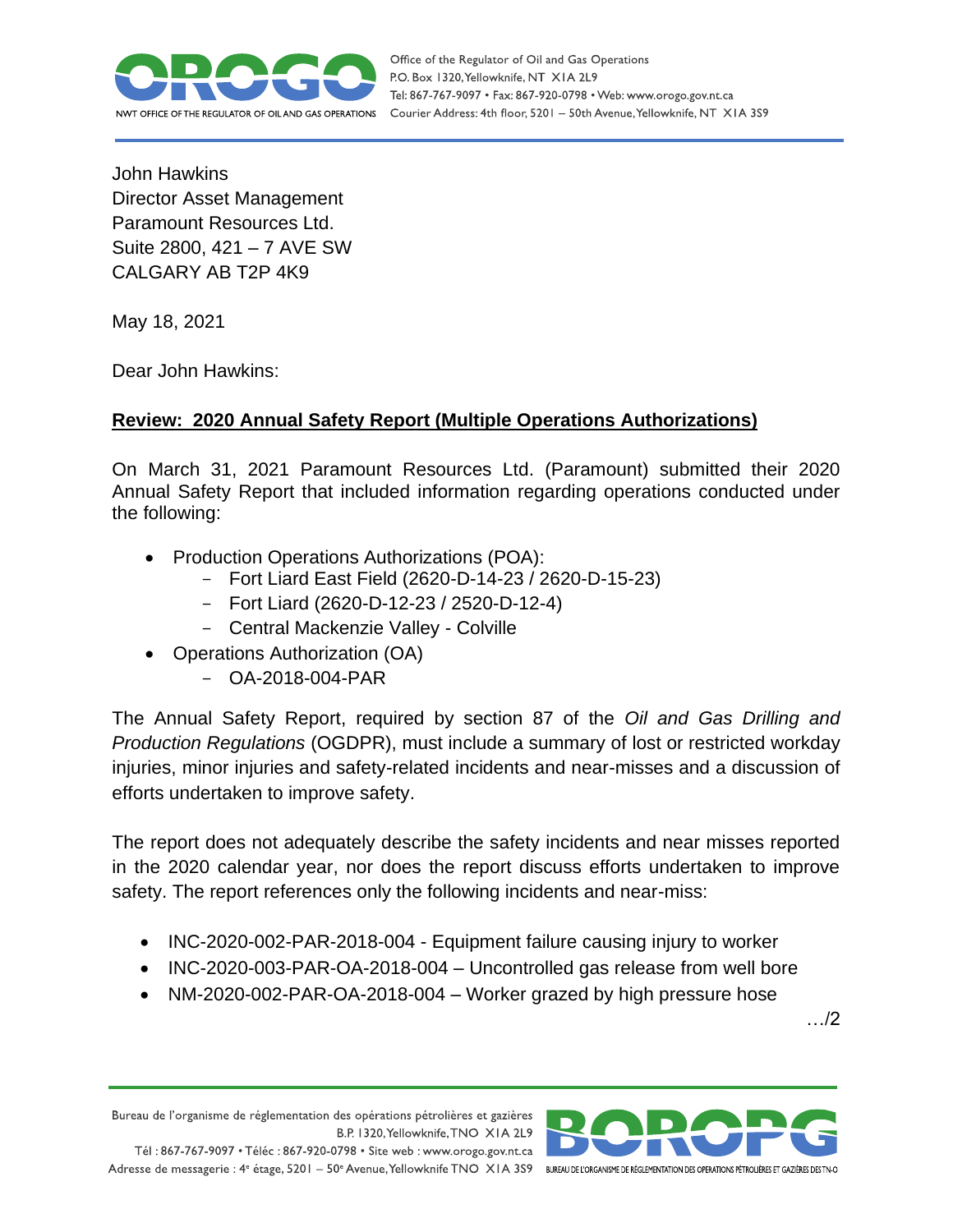However, the following incidents and near-miss were not referenced:

- INC-2020-001-PAR-OA-2018-004 Seal failure on annual preventer; and
- NM-2020-001-PAR-OA-2018-004 Diesel sprayed worker during fuel transfer.

The report states that there were no formal/documented OROGO inspections completed in 2020 at Paramount Resources or MGM sites. OROGO conducted two inspections during well abandonment operations:

- February 8-10, 2020 at the Bovie J-76 (WID 1931) well site;
- March 3-5, 2020 at the Celibeta No. 2 H-78 (WID 158) well site.

Paramount's 2020 Annual Safety Reports, submitted on March 31, 2021, identified that the flare stack lights at the K-29 and F-25 well site facilities are not operational and require replacement. Malfunctions of any critical piece of safety equipment, such as flare stack lights, are considered incidents under section 75 of the OGDPR and must be reported to OROGO as soon as possible, along with a proposed repair and maintenance schedule, and summarized in the annual safety report.

OROGO requires Paramount to update and resubmit their 2020 Annual Safety Reports. This submission must:

- Reference and adequately describe all reported incidents and near-misses;
- Reference all regulatory safety inspections;
- Discuss efforts undertaken to improve safety; and
- Identify malfunctions of, and a maintenance schedule for critical safety equipment (e.g. flare stack lighting).

…/3